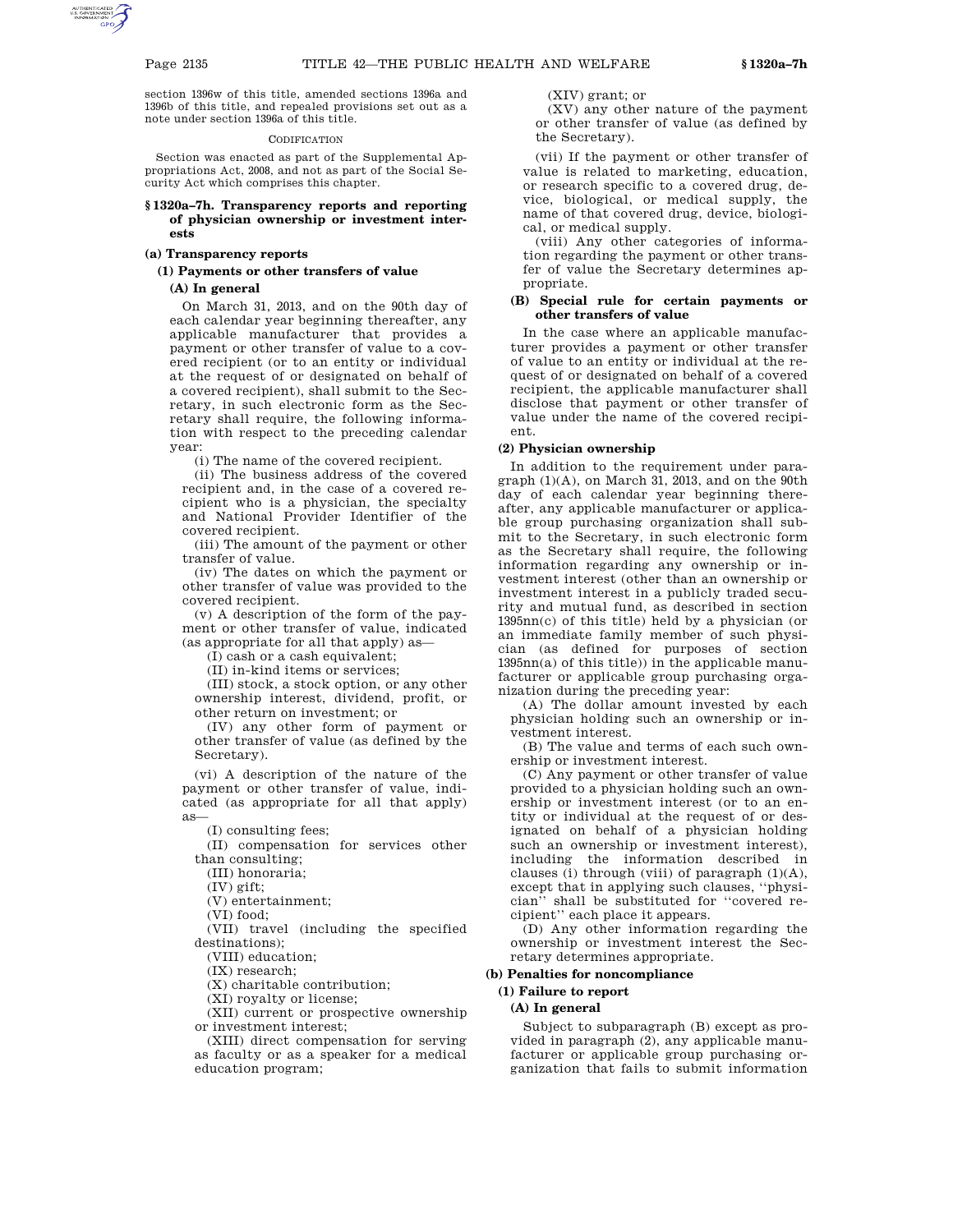required under subsection (a) in a timely manner in accordance with rules or regulations promulgated to carry out such subsection, shall be subject to a civil money penalty of not less than \$1,000, but not more than \$10,000, for each payment or other transfer of value or ownership or investment interest not reported as required under such subsection. Such penalty shall be imposed and collected in the same manner as civil money penalties under subsection (a) of section 1320a–7a of this title are imposed and collected under that section.

#### **(B) Limitation**

The total amount of civil money penalties imposed under subparagraph (A) with respect to each annual submission of information under subsection (a) by an applicable manufacturer or applicable group purchasing organization shall not exceed \$150,000.

#### **(2) Knowing failure to report**

#### **(A) In general**

Subject to subparagraph (B), any applicable manufacturer or applicable group purchasing organization that knowingly fails to submit information required under subsection (a) in a timely manner in accordance with rules or regulations promulgated to carry out such subsection, shall be subject to a civil money penalty of not less than \$10,000, but not more than \$100,000, for each payment or other transfer of value or ownership or investment interest not reported as required under such subsection. Such penalty shall be imposed and collected in the same manner as civil money penalties under subsection (a) of section 1320a–7a of this title are imposed and collected under that section.

#### **(B) Limitation**

The total amount of civil money penalties imposed under subparagraph (A) with respect to each annual submission of information under subsection (a) by an applicable manufacturer or applicable group purchasing organization shall not exceed \$1,000,000.

#### **(3) Use of funds**

Funds collected by the Secretary as a result of the imposition of a civil money penalty under this subsection shall be used to carry out this section.

#### **(c) Procedures for submission of information and public availability**

#### **(1) In general**

#### **(A) Establishment**

Not later than October 1, 2011, the Secretary shall establish procedures—

(i) for applicable manufacturers and applicable group purchasing organizations to submit information to the Secretary under subsection (a); and

(ii) for the Secretary to make such information submitted available to the public.

#### **(B) Definition of terms**

The procedures established under subparagraph (A) shall provide for the definition of terms (other than those terms defined in subsection (e)), as appropriate, for purposes of this section.

#### **(C) Public availability**

Except as provided in subparagraph (E), the procedures established under subparagraph (A)(ii) shall ensure that, not later than September 30, 2013, and on June 30 of each calendar year beginning thereafter, the information submitted under subsection (a) with respect to the preceding calendar year is made available through an Internet website that—

(i) is searchable and is in a format that is clear and understandable;

(ii) contains information that is presented by the name of the applicable manufacturer or applicable group purchasing organization, the name of the covered recipient, the business address of the covered recipient, the specialty of the covered recipient, the value of the payment or other transfer of value, the date on which the payment or other transfer of value was provided to the covered recipient, the form of the payment or other transfer of value, indicated (as appropriate) under subsection  $(a)(1)(A)(v)$ , the nature of the payment or other transfer of value, indicated (as appropriate) under subsection  $(a)(1)(A)(vi)$ , and the name of the covered drug, device, biological, or medical supply, as applicable;

(iii) contains information that is able to be easily aggregated and downloaded;

(iv) contains a description of any enforcement actions taken to carry out this section, including any penalties imposed under subsection (b), during the preceding year;

(v) contains background information on industry-physician relationships;

(vi) in the case of information submitted with respect to a payment or other transfer of value described in subparagraph (E)(i), lists such information separately from the other information submitted under subsection (a) and designates such separately listed information as funding for clinical research;

(vii) contains any other information the Secretary determines would be helpful to the average consumer;

(viii) does not contain the National Provider Identifier of the covered recipient, and

(ix) subject to subparagraph (D), provides the applicable manufacturer, applicable group purchasing organization, or covered recipient an opportunity to review and submit corrections to the information submitted with respect to the applicable manufacturer, applicable group purchasing organization, or covered recipient, respectively, for a period of not less than 45 days prior to such information being made available to the public.

# **(D) Clarification of time period for review and corrections**

In no case may the 45-day period for review and submission of corrections to informa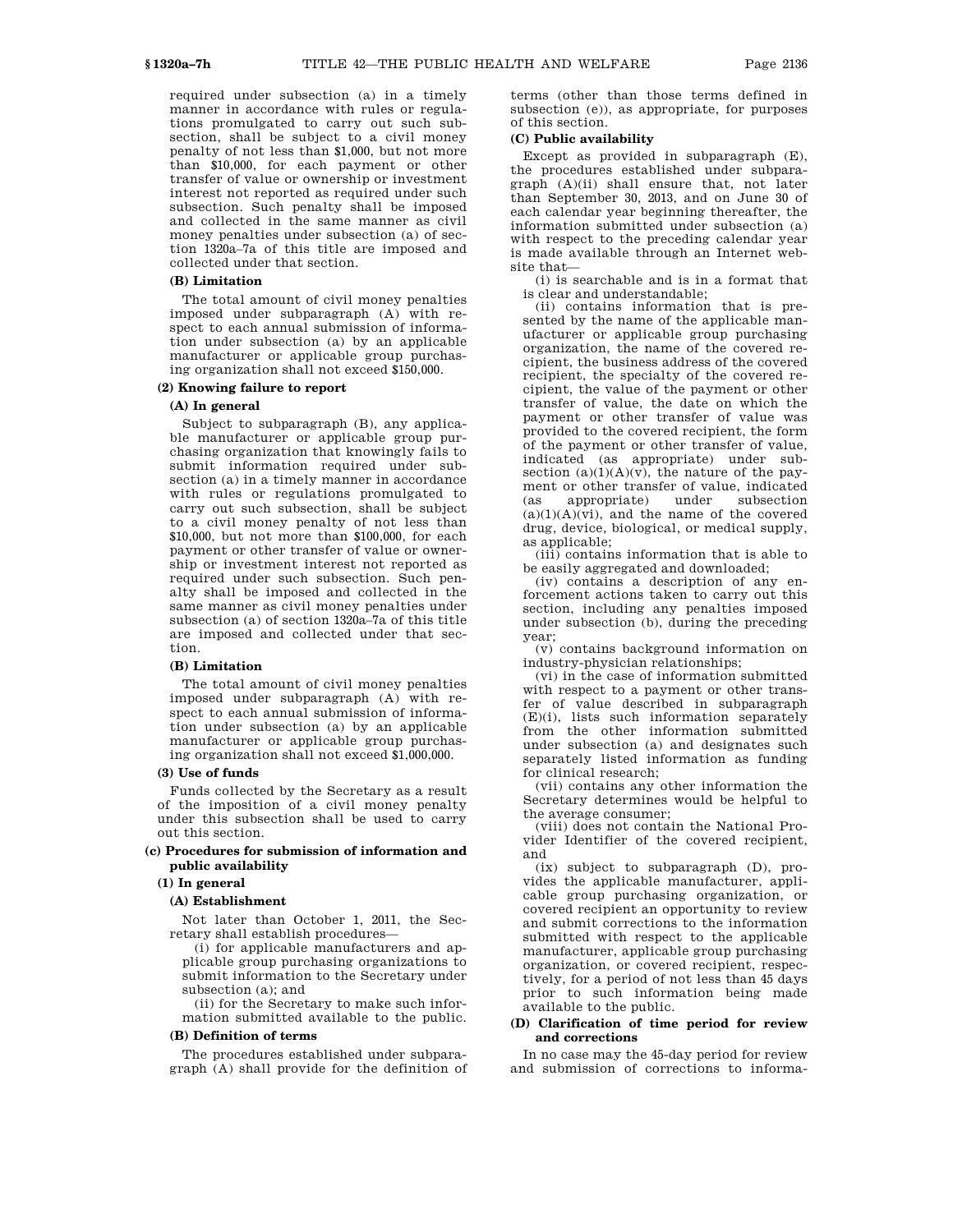tion under subparagraph (C)(ix) prevent such information from being made available to the public in accordance with the dates described in the matter preceding clause (i) in subparagraph (C).

#### **(E) Delayed publication for payments made pursuant to product research or development agreements and clinical investigations**

#### **(i) In general**

In the case of information submitted under subsection (a) with respect to a payment or other transfer of value made to a covered recipient by an applicable manufacturer pursuant to a product research or development agreement for services furnished in connection with research on a potential new medical technology or a new application of an existing medical technology or the development of a new drug, device, biological, or medical supply, or by an applicable manufacturer in connection with a clinical investigation regarding a new drug, device, biological, or medical supply, the procedures established under subparagraph (A)(ii) shall provide that such information is made available to the public on the first date described in the matter preceding clause (i) in subparagraph (C) after the earlier of the following:

(I) The date of the approval or clearance of the covered drug, device, biological, or medical supply by the Food and Drug Administration.

(II) Four calendar years after the date such payment or other transfer of value was made.

# **(ii) Confidentiality of information prior to publication**

Information described in clause (i) shall be considered confidential and shall not be subject to disclosure under section 552 of title 5 or any other similar Federal, State, or local law, until on or after the date on which the information is made available to the public under such clause.

#### **(2) Consultation**

In establishing the procedures under paragraph (1), the Secretary shall consult with the Inspector General of the Department of Health and Human Services, affected industry, consumers, consumer advocates, and other interested parties in order to ensure that the information made available to the public under such paragraph is presented in the appropriate overall context.

# **(d) Annual reports and relation to State laws**

# **(1) Annual report to Congress**

Not later than April 1 of each year beginning with 2013, the Secretary shall submit to Congress a report that includes the following:

(A) The information submitted under subsection (a) during the preceding year, aggregated for each applicable manufacturer and applicable group purchasing organization that submitted such information during such year (except, in the case of information submitted with respect to a payment or other transfer of value described in subsection  $(c)(1)(E)(i)$ , such information shall be included in the first report submitted to Congress after the date on which such information is made available to the public under such subsection).

(B) A description of any enforcement actions taken to carry out this section, including any penalties imposed under subsection (b), during the preceding year.

#### **(2) Annual reports to States**

Not later than September 30, 2013 and on June 30 of each calendar year thereafter, the Secretary shall submit to States a report that includes a summary of the information submitted under subsection (a) during the preceding year with respect to covered recipients in the State (except, in the case of information submitted with respect to a payment or other transfer of value described in subsection  $(c)(1)(E)(i)$ , such information shall be included in the first report submitted to States after the date on which such information is made available to the public under such subsection).

#### **(3) Relation to State laws**

(A) IN GENERAL.—In the case of a payment or other transfer of value provided by an applicable manufacturer that is received by a covered recipient (as defined in subsection (e)) on or after January 1, 2012, subject to subparagraph (B), the provisions of this section shall preempt any statute or regulation of a State or of a political subdivision of a State that requires an applicable manufacturer (as so defined) to disclose or report, in any format, the type of information (as described in subsection (a)) regarding such payment or other transfer of value.

(B) NO PREEMPTION OF ADDITIONAL REQUIRE-MENTS.—Subparagraph (A) shall not preempt any statute or regulation of a State or of a political subdivision of a State that requires the disclosure or reporting of information—

(i) not of the type required to be disclosed or reported under this section;

(ii) described in subsection  $(e)(10)(B)$ , except in the case of information described in clause (i) of such subsection;

(iii) by any person or entity other than an applicable manufacturer (as so defined) or a covered recipient (as defined in subsection (e)); or

(iv) to a Federal, State, or local governmental agency for public health surveillance, investigation, or other public health purposes or health oversight purposes.

(C) Nothing in subparagraph (A) shall be construed to limit the discovery or admissibility of information described in such subparagraph in a criminal, civil, or administrative proceeding.

# **(4) Consultation**

The Secretary shall consult with the Inspector General of the Department of Health and Human Services on the implementation of this section.

#### **(e) Definitions**

In this section: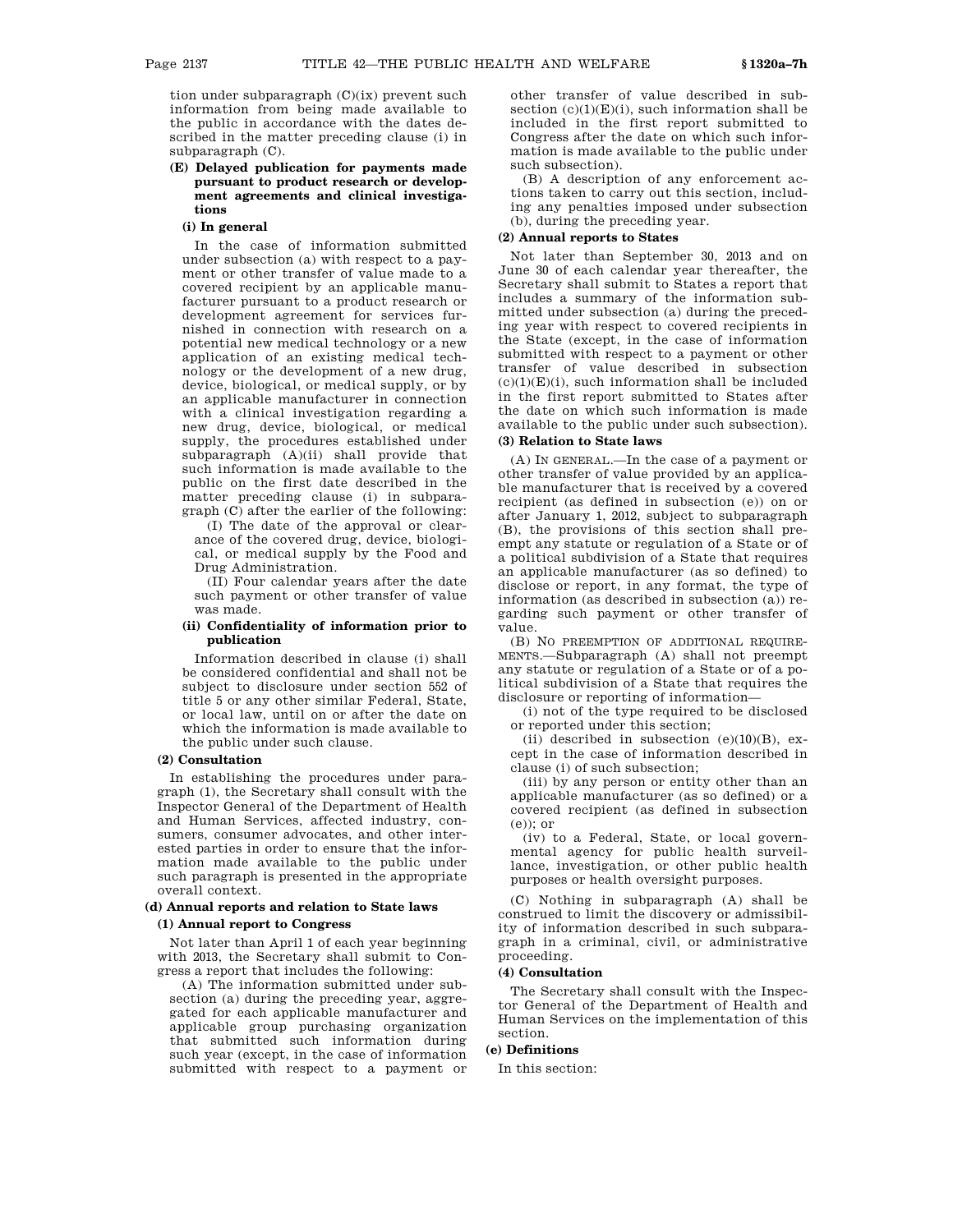### **(1) Applicable group purchasing organization**

The term ''applicable group purchasing organization'' means a group purchasing organization (as defined by the Secretary) that purchases, arranges for, or negotiates the purchase of a covered drug, device, biological, or medical supply which is operating in the United States, or in a territory, possession, or commonwealth of the United States.

### **(2) Applicable manufacturer**

The term ''applicable manufacturer'' means a manufacturer of a covered drug, device, biological, or medical supply which is operating in the United States, or in a territory, possession, or commonwealth of the United States.

#### **(3) Clinical investigation**

The term "clinical investigation" means any experiment involving 1 or more human subjects, or materials derived from human subjects, in which a drug or device is administered, dispensed, or used.

# **(4) Covered device**

The term ''covered device'' means any device for which payment is available under subchapter XVIII or a State plan under subchapter XIX or XXI (or a waiver of such a plan).

#### **(5) Covered drug, device, biological, or medical supply**

The term ''covered drug, device, biological, or medical supply'' means any drug, biological product, device, or medical supply for which payment is available under subchapter XVIII or a State plan under subchapter XIX or XXI (or a waiver of such a plan).

#### **(6) Covered recipient**

#### **(A) In general**

Except as provided in subparagraph (B), the term ''covered recipient'' means the following:

(i) A physician.

(ii) A teaching hospital.

# **(B) Exclusion**

Such term does not include a physician who is an employee of the applicable manufacturer that is required to submit information under subsection (a).

# **(7) Employee**

The term ''employee'' has the meaning given such term in section 1395nn(h)(2) of this title.

#### **(8) Knowingly**

The term ''knowingly'' has the meaning given such term in section 3729(b) of title 31.

#### **(9) Manufacturer of a covered drug, device, biological, or medical supply**

The term ''manufacturer of a covered drug, device, biological, or medical supply'' means any entity which is engaged in the production, preparation, propagation, compounding, or conversion of a covered drug, device, biological, or medical supply (or any entity under common ownership with such entity which provides assistance or support to such entity with respect to the production, preparation, propagation, compounding, conversion, marketing, promotion, sale, or distribution of a covered drug, device, biological, or medical supply).

# **(10) Payment or other transfer of value**

# **(A) In general**

The term ''payment or other transfer of value'' means a transfer of anything of value. Such term does not include a transfer of anything of value that is made indirectly to a covered recipient through a third party in connection with an activity or service in the case where the applicable manufacturer is unaware of the identity of the covered recipient.

# **(B) Exclusions**

An applicable manufacturer shall not be required to submit information under subsection (a) with respect to the following:

(i) A transfer of anything the value of which is less than \$10, unless the aggregate amount transferred to, requested by, or designated on behalf of the covered recipient by the applicable manufacturer during the calendar year exceeds \$100. For calendar years after 2012, the dollar amounts specified in the preceding sentence shall be increased by the same percentage as the percentage increase in the consumer price index for all urban consumers (all items; U.S. city average) for the 12-month period ending with June of the previous year.

(ii) Product samples that are not intended to be sold and are intended for patient use.

(iii) Educational materials that directly benefit patients or are intended for patient use.

(iv) The loan of a covered device for a short-term trial period, not to exceed 90 days, to permit evaluation of the covered device by the covered recipient.

(v) Items or services provided under a contractual warranty, including the replacement of a covered device, where the terms of the warranty are set forth in the purchase or lease agreement for the covered device.

(vi) A transfer of anything of value to a covered recipient when the covered recipient is a patient and not acting in the professional capacity of a covered recipient.

(vii) Discounts (including rebates).

(viii) In-kind items used for the provision of charity care.

(ix) A dividend or other profit distribution from, or ownership or investment interest in, a publicly traded security and mutual fund (as described in section 1395nn(c) of this title).

(x) In the case of an applicable manufacturer who offers a self-insured plan, payments for the provision of health care to employees under the plan.

(xi) In the case of a covered recipient who is a licensed non-medical professional, a transfer of anything of value to the covered recipient if the transfer is payment solely for the non-medical professional